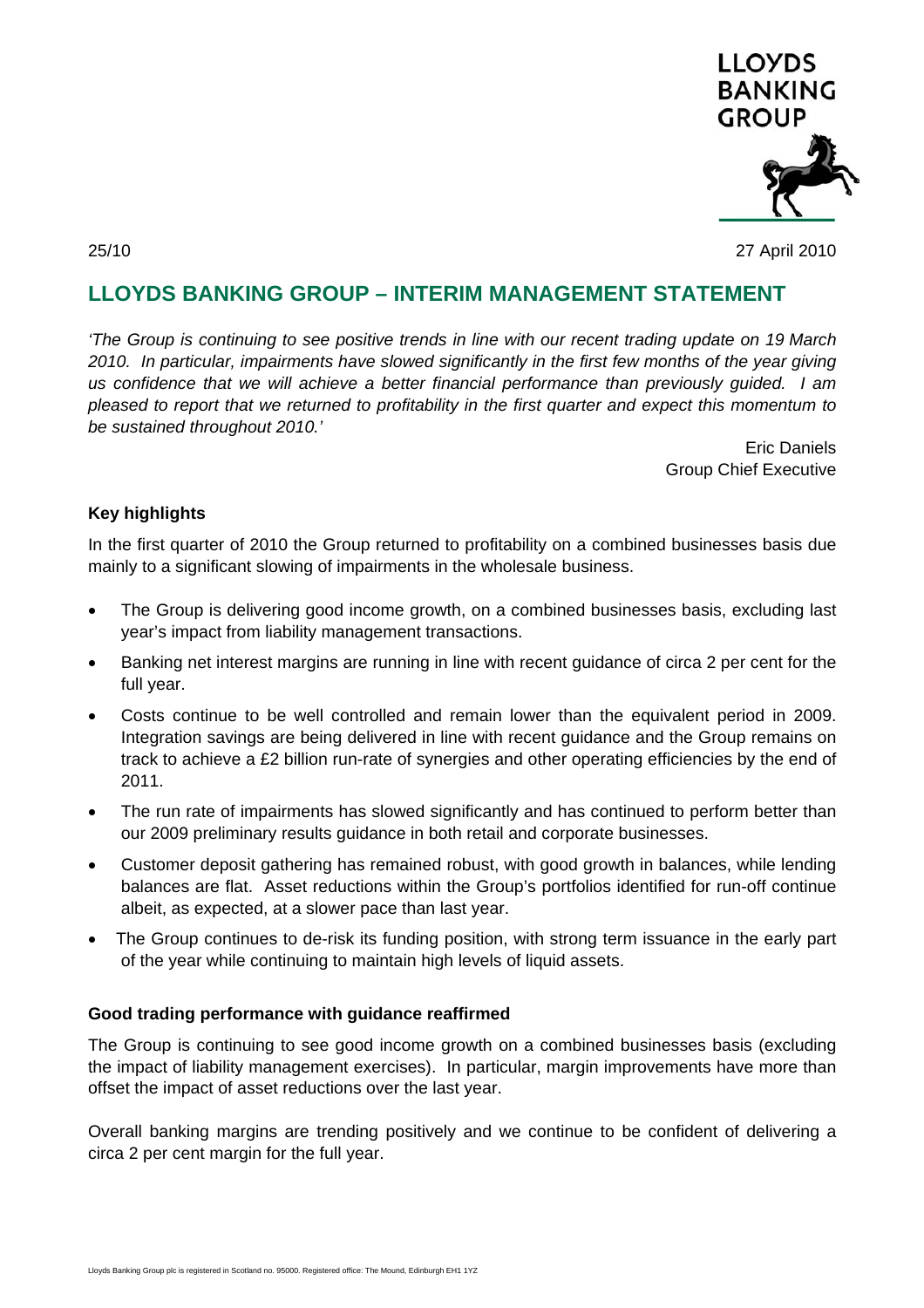Income in the Group's core banking businesses has continued to benefit from higher asset pricing and lower funding costs. Good progress continues to be made in improving the quality of both sides of our balance sheet as we continue to grow our customer relationship focused assets and deposits, whilst running down our non-core assets. Deposit gathering activities during the first quarter have seen continued good momentum, particularly in the Retail business where we have built on the strong product sales over the last 12 months and delivered good levels of growth in both current account and savings balances. In our Wealth business income levels were supported further by improved equity market conditions.

In Insurance, new business sales are modestly lower than the equivalent period of last year. However our decision in 2009 to refocus certain product offerings to improve returns is having a favourable impact on the profitability of those products.

The Group's strong track record of effective cost control continues to yield benefit. The integration programme is progressing well and synergy savings continue to be delivered in line with the recent guidance. As a result, the Group remains on track to deliver on its commitment to a £2 billion runrate of synergies and other operating efficiencies by the end of 2011.

Impairments have slowed significantly as a result of proactive management and more benign economic conditions and we continue to see lower impairments in both our Retail secured and unsecured lending portfolios. In our Wholesale division, the level of impairments has been significantly lower than the last quarter of 2009 and is also at a lower level than our initial expectations for 2010. In our Wealth and International division, impairments continue at a high level, principally as a result of further provisions in Ireland relating to our commercial real estate portfolio; however, the level of impairments in the first quarter of 2010 was lower than the last quarter of 2009 and we continue to believe that we are past the peak for impairment losses in the division. We remain vigilant to changes in economic conditions and to individual lending positions and continue to monitor the position of the Irish economy in particular.

The Group is pleased to have returned to profitability, on a combined businesses basis, in the first quarter. Based on the Group's current economic and regulatory assumptions we expect this trend to continue and for the Group to deliver a combined businesses profit at both the half and full year.

## **Further strengthening of the balance sheet position**

Customer deposits have grown robustly during the first quarter by over £5 billion, mainly in our Retail division. We are supporting our relationship customers and the economy by continuing to lend. Lending balances have remained flat overall, with assets within the Group's run-off portfolios continuing to reduce, albeit at a slower pace than last year. Our assets continue to be appropriately priced for risk and funding costs and risk-weighted assets remain broadly unchanged to the position at the end of 2009.

Since the start of 2010, we have seen further improvements in wholesale funding market conditions and we are pleased with progress on our public term issuance so far this year. The Group continues to maintain a substantial liquid asset portfolio which is now broadly equivalent to the proportion of our wholesale funding (including bank deposits) which has a maturity of less than one year. In addition, the Group has maintained the maturity profile of wholesale funding such that 50 per cent has a maturity date of over one year.

As a result, the Group has continued to improve its liquidity and funding position, further de-risking the balance sheet.